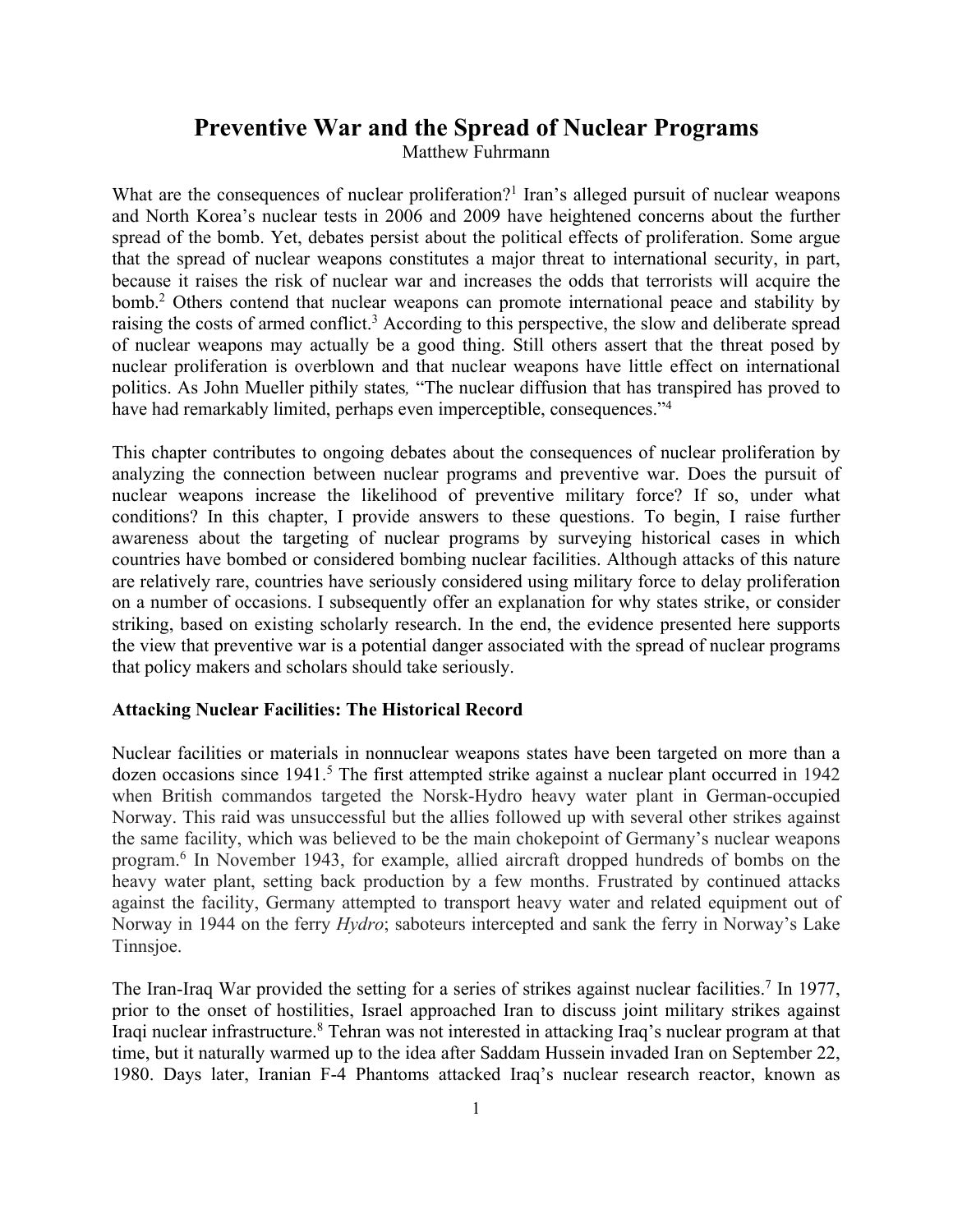Osiraq, en route home from a bombing raid, although the strike caused only minor damage to the facility. Later in the war, on March 24, 1984, Iraq raided Iran's nuclear power plant that was under construction at Bushehr. Baghdad targeted this facility on multiple other occasions during the conflict, despite an Iranian-backed International Atomic Energy Agency (IAEA) resolution prohibiting strikes against nuclear installations. The Iraqi raids, which damaged the Bushehr facility to varying degrees, occurred as part of a broader campaign to destroy economic and industrial targets.

During the 1991 Persian Gulf War, the United States bombed numerous Iraqi nuclear facilities, including the Tuwaitha Nuclear Research Center near Baghdad. <sup>9</sup> This campaign heavily damaged some Iraqi nuclear plants, but many of the bombs that were dropped missed their intended targets.10 Moreover, some facilities escaped the war unscathed, partially because the United States was unaware of their existence or their location.

Iraqi nuclear infrastructure was targeted on two other instances in the 1990s. On January 17, 1993, the U.S. Navy used Tomahawk Land Attack Missiles against the Zaafaraniyah uranium enrichment plant, which was left largely intact following the Gulf War.<sup>11</sup> These strikes, which were intended to punish Baghdad for its refusal to fully comply with the United Nations mandated nuclear inspections regime, significantly curtailed Iraq's electromagnetic isotope separation (EMIS) program.<sup>12</sup> Then, in December 1998, the United States and Great Britain launched Operation Desert Fox, a campaign that was intended to degrade Iraq's weapons of mass destruction (WMD) capabilities. Despite the stated objective of the operation, it appears that only one facility relevant to Baghdad's nuclear program was targeted: a plant housing machine tools relevant for centrifuge development.<sup>13</sup>

Israel has conducted two "bolt from the blue" raids against nuclear programs. In 1981, after Iran failed to destroy Iraq's Osiraq reactor, the Israeli Air Force bombed the facility in a mission known as Operation Opera. This strike was successful in the sense that it destroyed Osiraq, which was widely regarded as the centerpiece of Baghdad's nuclear program, although other aspects of this raid's effectiveness are still debated.14 More recently, in September 2007, Israel bombed a Syrian reactor at al Kibar that had yet to become operational. The plant, which was being built with assistance from North Korea, was heavily damaged as a result of the Israeli strike.<sup>15</sup> After the raid, Syria bulldozed what was left of the site in an apparent effort to prevent others, particularly the IAEA, from obtaining additional information about the plant.<sup>16</sup> Few leaders condemned the Israelis for using preventive military force, leading some to conclude that the international community secretly welcomed the destruction of the Syrian nuclear facility.<sup>17</sup>

On a number of other occasions, countries seriously considered attacking nuclear programs but ultimately did not strike.<sup>18</sup> Egypt had plans to destroy Dimona, Israel's main nuclear facility, during the 1967 crisis, possibly with assistance from the Soviet Union.<sup>19</sup> Indian Prime Ministers Indira Gandhi (in 1982 and 1984) and Rajiv Gandhi (in 1986-87) actively sought to destroy the Pakistani enrichment plant at Kahuta in a joint operation with Israel.<sup>20</sup> Indira Gandhi even approved plans for a preventive strike, but the raid was called off at the "last minute."21 Pakistani officials likewise considered attacking nuclear installations in India during the 1984 crisis.<sup>22</sup> In a lesser-known case, the Soviet Union considered preventive strikes against South Africa in the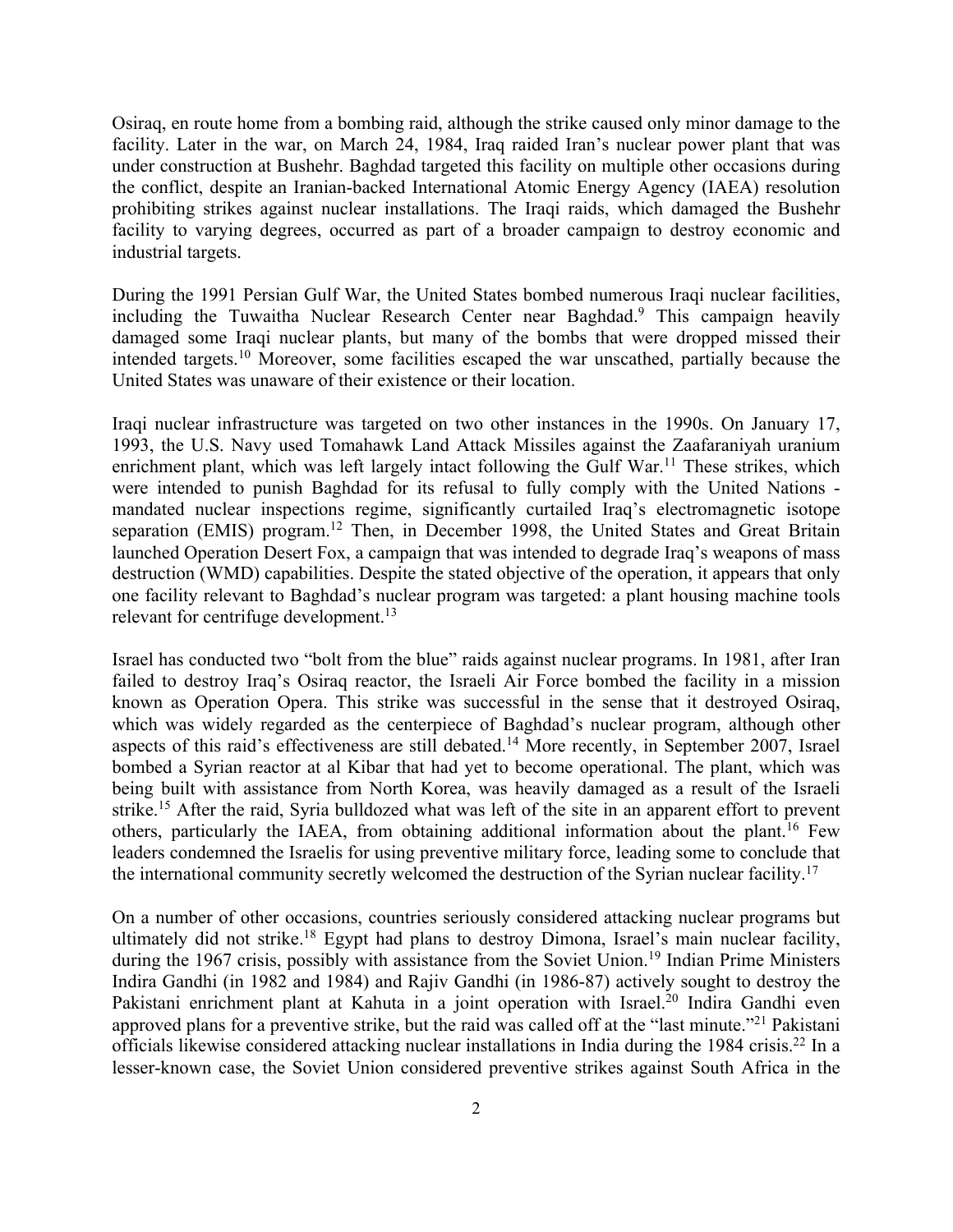1970s when Moscow detected apparent preparations for a nuclear test. The Soviet Union approached the United States and asked for assistance in attacking the Y Plant, one of South Africa's key nuclear installations.<sup>23</sup> Washington did not respond positively to this overture.

The United States did, however, strongly consider using military force to delay nuclear proliferation on other occasions. In the early-1960s, some in Washington feared that China would soon become the world's fifth nuclear power.<sup>24</sup> President John F. Kennedy, in particular, was deeply concerned about the prospect of a Chinese bomb, and he seriously considered using military force to frustrate Beijing's nuclear program. The options that were put on the table included the use of tactical nuclear weapons against Chinese nuclear facilities as well as employing Taiwanese saboteurs to infiltrate the mainland and destroy key plants.<sup>25</sup> U.S. officials ultimately chose not to attack, and Beijing conducted its first nuclear test in 1964.

Washington likewise considered using force during the 1994 North Korean nuclear crisis.<sup>26</sup> This crisis began when the IAEA detected irregularities at North Korean nuclear plants and called for the United Nations (UN) Security Council to authorize a special inspections regime, leading Pyongyang to announce its withdrawal from the Nuclear Nonproliferation Treaty (NPT). Some U.S. officials believed that military action could reduce the threat posed by North Korea's nuclear program. For example, Secretary of Defense William Perry later indicated, "We believed that the nuclear program on which North Korea was embarked was … dangerous, and were prepared to risk a war to stop it."<sup>27</sup> Any American operation against North Korea would likely have involved cooperation from South Korea, which had seriously considered raiding nuclear facilities at Yongbyon as early as 1991. In the end, a diplomatic bargain known as the Agreed Framework brought a (temporary) end to the crisis.28

Iran's nuclear program has also raised the prospect of preventive military action. Some elites in Washington and Jerusalem have recently called for military raids against Tehran's nuclear facilities. President Obama has not publicly threatened to bomb Iranian nuclear facilities, but he has said that "all options are on the table," and that the option of last resort is the "military component."29 Israeli officials, including Prime Minister Benjamin Natanyahu, have more forcefully advocated for military strikes. Speaking about the prospect of attacking Iran, Natanyahu said, "None of us can afford to wait much longer…I will never let my people live in the shadow of annihilation."30 Officials outside of the United States and Israel – including Saudi King Abdullah – have similarly voiced support for preventive raids against Iran's nuclear infrastructure. It remains to be seen, however, whether Israel or the United States will take military action against Iran.

In the cases discussed above, the target state had yet to acquire nuclear weapons. Does the danger of preventive war disappear once a potential target assembles a nuclear arsenal? Kenneth Waltz, a prominent proponent of "nuclear optimism," maintains that "preventive strikes against states that have, or may have, nuclear weapons are hard to imagine.<sup>"31</sup> It is true that attacks against nuclear states are potentially more dangerous than strikes against states that are still nonnuclear. However, countries have occasionally considered raiding nuclear infrastructure in states that possessed nuclear arsenals. Some elites in the United States called for preventive strikes against the Soviet Union during the 1950s.<sup>32</sup> The Soviet Union seriously contemplated striking Chinese nuclear facilities during the 1969 border crisis.<sup>33</sup> Libya hoped to launch a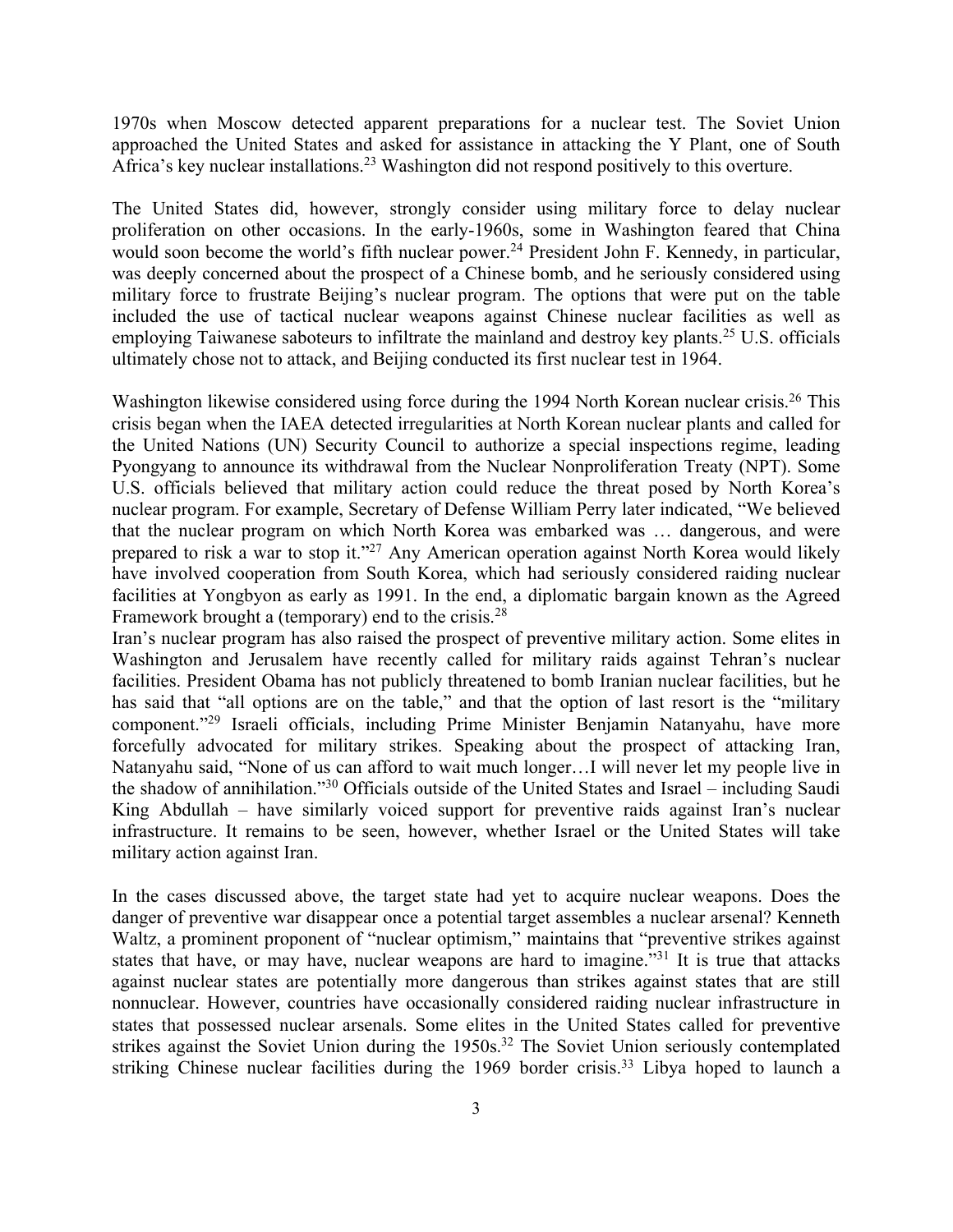retaliatory raid against Israel's Dimona plant following the 1981 Osiraq strike. Tripoli sought cooperation to implement such a strike from Iraq and the Soviet Union, both of whom expressed little interest in attacking Israel.<sup>34</sup> Iraq did, however, launch Scud missiles at Dimona during the 1991 Persian Gulf War, but they did not come close to hitting the target.35

## **Why Countries Attack**

The preceding discussion underscores the belief that concerns about nuclear proliferation have occasionally led to preventive strikes against nuclear facilities. Why do countries attack or consider attacking nuclear plants in other states? Prior research has shown that states are more likely to target nuclear programs when they are highly threatened by the target state's potential acquisition of nuclear weapons.<sup>36</sup> Two main factors shape this threat perception: violent interstate conflict and the proliferator's regime type.<sup>37</sup>

Nuclear proliferation can be especially threatening to states that fear that they could be targeted with the bomb. The likelihood of nuclear use is generally low and nuclear weapons have not been used in war since the bombings of Hiroshima and Nagasaki in 1945. However, a history of bad relations among states can increase fears of a future nuclear attack, perhaps leading to the perception that a rival's acquisition of the bomb poses an existential threat. For example, some Israeli officials viewed the Iraqi nuclear program as a threat of the highest magnitude, in part, because Iraq fought against Israel in the 1948 War of Independence and the 1973 Yom Kippur War.<sup>38</sup> As Prime Minister Menachem Begin proclaimed shortly after the strike against Osiraq in 1981, "If we stood by idly…Saddam Hussein would have produced his three, four, five bombs…Then, this country and this people would have been lost...Another Holocaust would have happened in the history of the Jewish people."<sup>39</sup>

States are substantially less threatened when their non-rivals pursue nuclear weapons. Attacks against nuclear infrastructure are therefore unlikely in the absence of hostile relations – even when states are far from friendly. Algeria, for instance, may have coveted nuclear weapons<sup>40</sup> and Algiers was one of the last capitals to consider normalizing relations with Israel.<sup>41</sup> Yet, Israel did not raid Algeria's nuclear plants, in part, because the absence of major war between the two countries lessened the threat posed by an Algerian bomb.<sup>42</sup> Needless to say, attacks become exceedingly unlikely when the potential attacker and target are military allies. It is unthinkable, for instance, that the United States would have attacked British nuclear facilities in the early 1950s to delay London's ability to build the bomb.

A country's regime type also affects the degree to which other states are threatened by its nuclear program. Highly authoritarian proliferators are more likely than democracies to be attacked. Indeed, all of the strikes against nonnuclear weapons states had a non-democratic target even though many democracies thought about building (or built) the bomb (e.g., Australia, Britain, France, and India). Why is this the case?

Democratic leaders are constrained by domestic institutions such as legislatures and judiciaries, which can limit capricious foreign policy decisions and promote compliance with international norms.43 Authoritarian countries, on the other hand, often have less respect for norms because of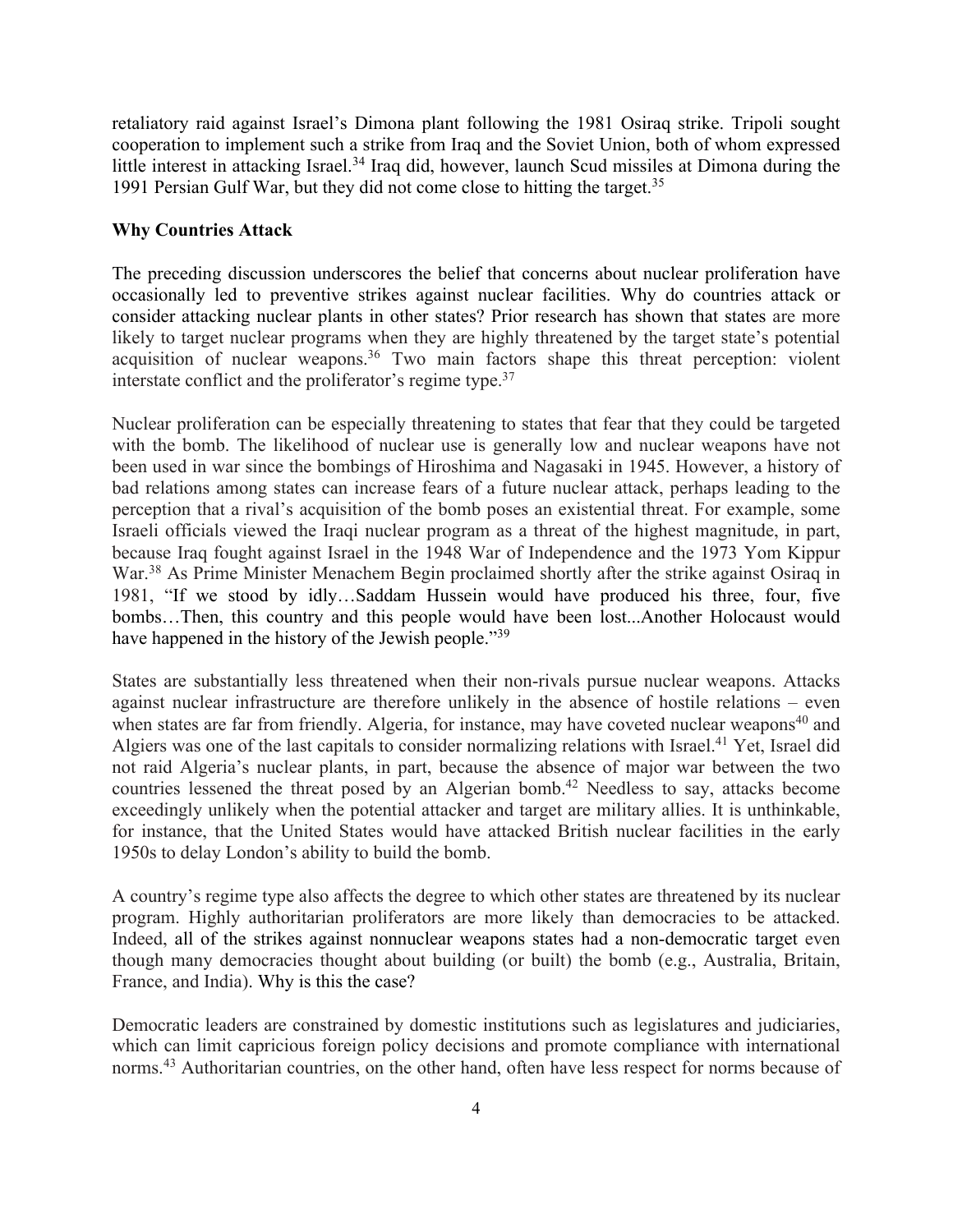opaque institutions and relatively little domestic accountability. Autocrats might thus be more likely to threaten other states with nuclear weapons, use the bomb first during a crisis, or engage in other provocative actions. Concerns such as these can motivate states to use military force to delay proliferation. For example, U.S. National Security Advisor Brent Scowcroft believed that Saddam Hussein's "notoriously mercurial" behavior magnified the threat of an Iraqi bomb and helped justify targeting Baghdad's nuclear program during the Persian Gulf War.<sup>44</sup> President George W. Bush likewise believed that the world should not allow Iran to acquire nuclear weapons because Tehran has a "non-transparent" government, implying that its regime type heightens the risk of aggressive or unpredictable behavior.<sup>45</sup>

Aside from the perceived threat posed by the target's nuclear program, two other general considerations may also affect the likelihood of preventive strikes.<sup>46</sup> First, potential attackers are likely to consider whether raids against nuclear facilities could be successful. The likelihood of success depends partially on the military capabilities of the attacker. Weak states will often be unable to destroy their enemies' nuclear programs in the absence of cooperation from their allies. For instance, although Zambia may have been threatened by the prospect of a South African bomb in the 1970s, it would have struggled mightily to successfully destroy the relevant facilities on its own, decreasing the odds that officials in Lusaka would even consider the military option.

The number of nuclear facilities that the target possesses also influences the likelihood that raids against nuclear programs will be successful. Iraq and Syria each possessed one main chokepoint facility at the time that they were attacked, and neither state was on the verge of building nuclear weapons. Israel therefore needed only to destroy a single facility to delay proliferation in these two cases. This situation becomes more complex, however, when potential targets have welldeveloped nuclear programs. Iran, to cite one example, has multiple facilities that would probably need to be destroyed to significantly curtail its nuclear program: the uranium enrichment facilities at Natanz and Qom, the heavy water production facility at Arak, the uranium conversion center at Isfahan, the Bushehr nuclear power plant, and the Tehran research reactor. This does not mean that it is impossible for Israel or the United States to successfully delay Iran's nuclear program using military force, but the probability of success is substantially lower relative to a scenario in which Iran possessed a single nuclear chokepoint.<sup>47</sup>

Second, the costs of raiding nuclear programs could deter countries from attacking. States may be unlikely to attack if they believe that a limited preventive strike would lead to a large-scale war or produce other undesirable outcomes. For example, the United States refrained from bombing Chinese and North Korean nuclear facilities in part because officials in Washington believed that the military costs of such operations were too high. Concerns about costs have also influenced the debate about how to respond to Iran's nuclear program. U.S. officials that are considering bombing Iran's nuclear facilities today must wrestle with the possibility that Tehran could retaliate by closing the Strait of Hormuz or engage in other actions that threaten core U.S. politico-strategic interests.48

States may also worry about the normative costs of targeting nuclear programs. There is an international norm against the preventive use of force, and Article 56 of Protocol I Additional to the Geneva Conventions (1977) specifically prohibits the targeting of nuclear plants. Thus, states might be deterred from using military force by the prospect of political or economic isolation.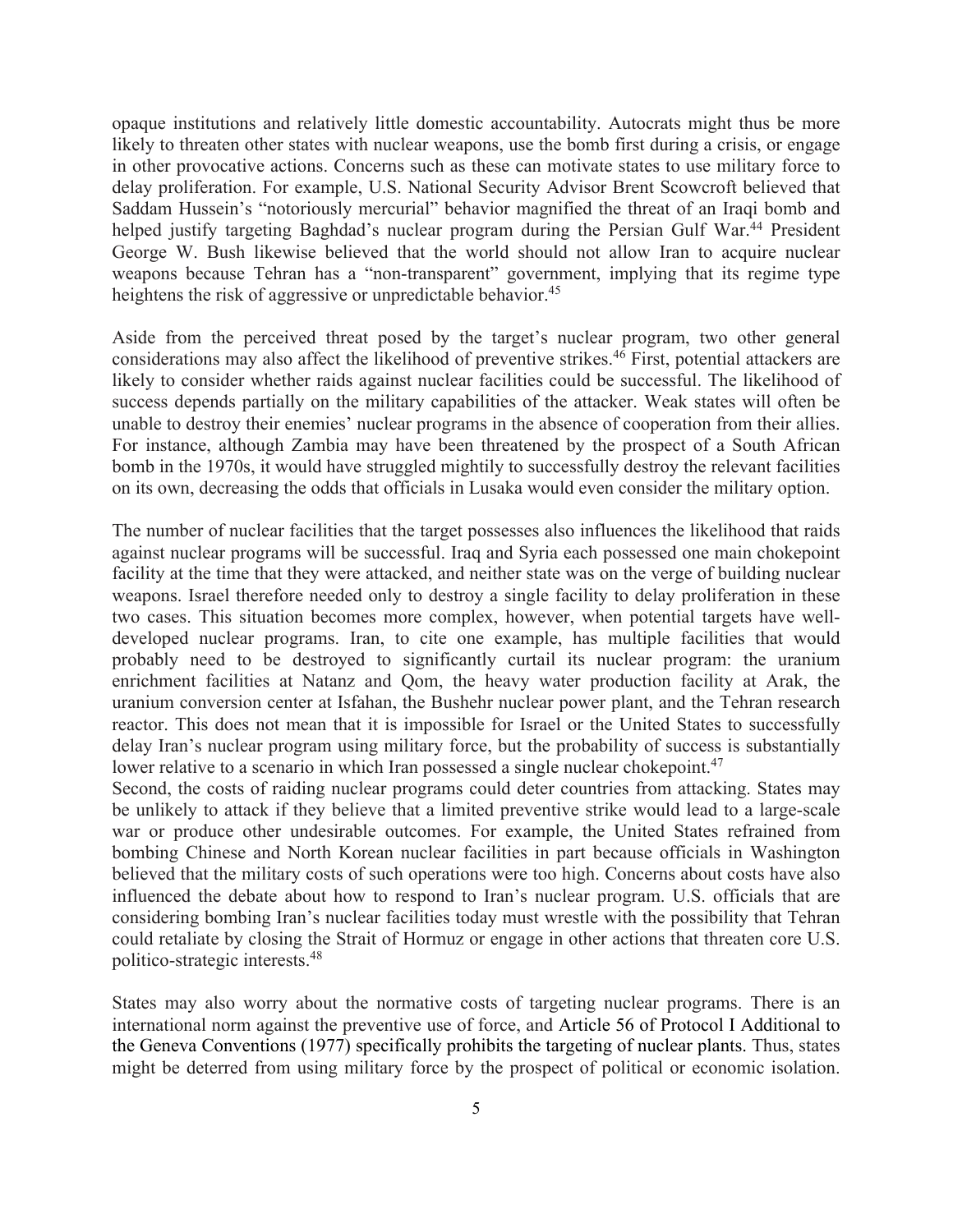One reason that India ultimately refrained from bombing Pakistan's Kahuta enrichment plant in the 1980s was because officials in New Delhi feared that "the international community would condemn us."49 Similarly, after Israeli Prime Minister Ehud Olmert asked George W. Bush to bomb Syria's al Kibar reactor during a 2007 phone conversation, Bush concluded that the normative and political costs were too great. As he recounted in his memoir, "As a military matter, the bombing mission would be straightforward. The Air Force could destroy the target, no sweat. But bombing a sovereign country with no warning or announced justification would create severe blowback."50

## **Discussion and Conclusion**

Scholars have previously argued that nuclear weapons programs are dangerous, in part, because they can lead to preventive war.<sup>51</sup> This chapter lends credence to this argument by identifying numerous historical cases in which countries attacked or considered attacking nuclear programs. I have also articulated the conditions under which nuclear weapons programs are likely to lead to military strikes. When the potential attacker and the target have a history of violent conflict – and when the target state is authoritarian – preventive strikes are considerably more likely.<sup>52</sup> Other factors may also affect the use of force, but the perceived threat posed by the target's acquisition of the bomb is among the most important in triggering interest in preventive military action. This implies that nuclear weapons programs can be destabilizing, at least under certain conditions. Those interested in conflict management would therefore do well to engage in more diplomacy aimed at limiting the onset of new nuclear weapons programs.

One might dispute this conclusion, however, on the grounds that the violence caused by nuclear programs to date has been relatively minimal. Outside of ongoing interstate wars, nuclear facilities have been bombed on just a handful of occasions. During the Osiraq raid, the highest profile attack against a nuclear facility, only 10 Iraqi soldiers and one French civilian were killed.<sup>53</sup> Although it is important not to exaggerate the threat posed by nuclear weapons programs, the danger of preventive force should not be dismissed due to the modest amount of violence caused by the attacks discussed in this chapter. First, there were a number of close calls – particularly in South Asia – where attacks were strongly considered but ultimately not conducted. Had Indira Gandhi followed through on her initial decision to attack Kahuta, it is possible, and perhaps likely, that war would have resulted between India and Pakistan. Second, attacks against nuclear programs could occur more frequently – and become deadlier – in the future, particularly if there are doubts about whether states pursuing the bomb would act as "responsible" nuclear powers.<sup>54</sup>

Compounding matters further, interest in nuclear energy is growing around the world – despite the March 2011 accident at Japan's Fukushima nuclear power plant – as part of a movement that some have labeled the "nuclear renaissance."55 Although existing research tends to downplay the strategic effects of nuclear energy,<sup>56</sup> there is a growing recognition among scholars that nuclear programs could raise the risk of international conflict even when they are "peaceful" in nature.<sup>57</sup> This is in part because the development of a civilian nuclear program in one state might provide incentives for others to launch preventive strikes.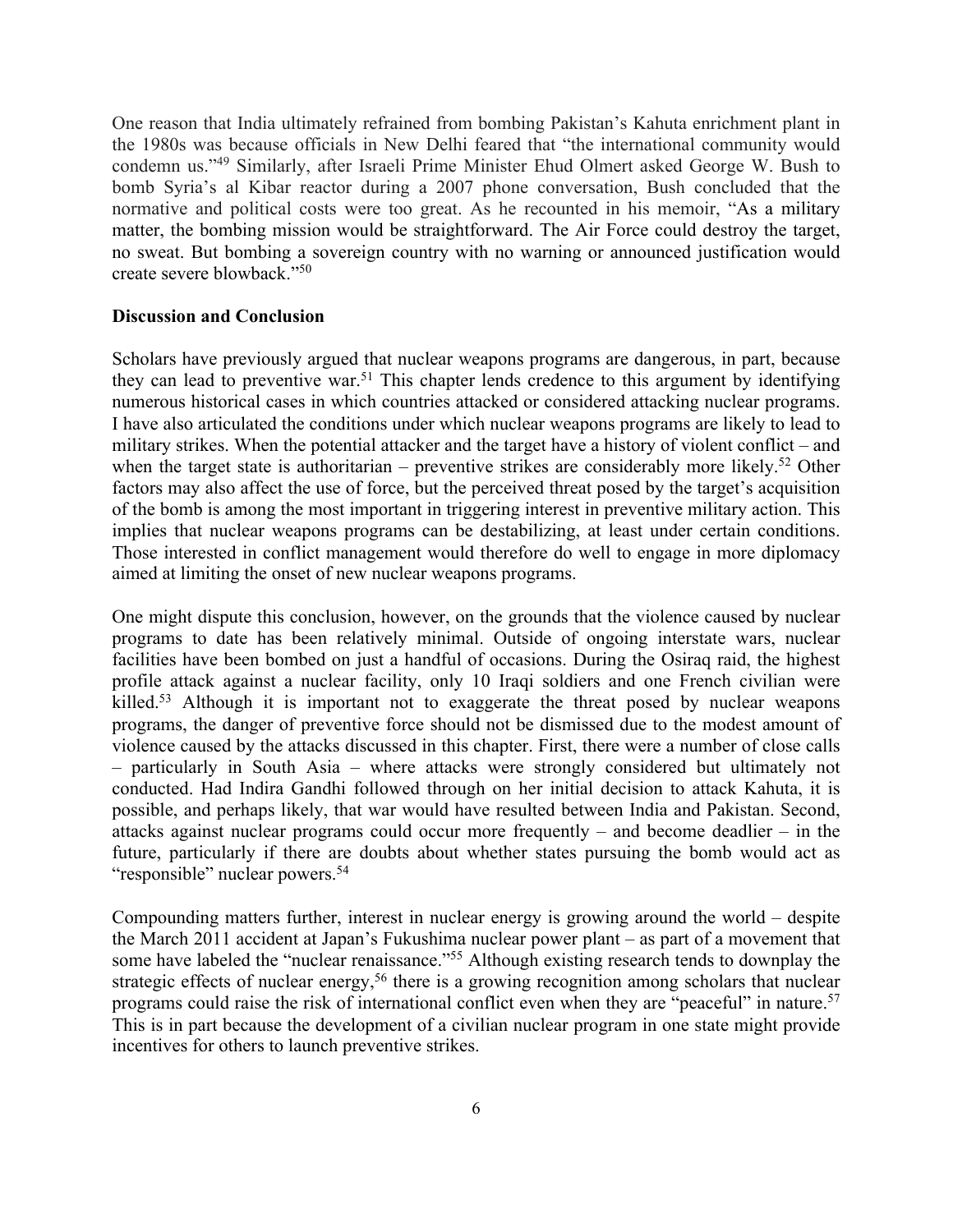There is precedent for using military force against civilian facilities. Iran's Bushehr nuclear power plant – which was bombed during the Iran-Iraq War – was being built with assistance from West Germany to produce electricity. Osiraq was also technically a civilian facility. The reactor was supplied by France exclusively for peaceful purposes and it was placed under IAEA safeguards, meaning that it should have been difficult for Iraq to use Osiraq for military purposes. Many policy makers and analysts therefore condemned the Israeli strike and interpreted it as an indictment of the nonproliferation regime. For example, Sigvard Edlund, the director general of the IAEA, stated, "The Israeli attack on Iraq's nuclear research center was also an attack on the Agency's safeguards."58 Why would countries have incentives to bomb civilian nuclear plants?

Nuclear facilities are dual-use in nature, meaning that they can serve civilian or military purposes. Reactors can be employed to produce medical isotopes or to help meet a country's energy needs by producing electricity. These same facilities, however, also provide a potential source of plutonium for nuclear weapons. This so called dual-use dilemma means that countries can draw on civilian nuclear programs to augment their military capabilities. India, for example, used a civilian research reactor supplied by Canada in the 1950s to conduct its first nuclear test in 1974. France similarly built between 63 and 250 nuclear weapons using plutonium that was produced in civilian power plants.<sup>59</sup> Examples such as these are not uncommon. Recent research shows that, on average, states that receive foreign assistance in developing peaceful nuclear programs are statistically more likely than states that do not receive atomic aid (or receive lower levels of assistance) to pursue and acquire nuclear weapons – especially if they later experience an international crisis.60

When states build nuclear facilities, it is therefore difficult for outsiders to know for certain whether the plants are meant for electricity production, the manufacture of nuclear weapons, or both. This problem is evident in the contemporary case of Iran. Many in the West suspect that Iran intends to build nuclear weapons, yet Tehran has repeatedly asserted that its program is intended only to serve peaceful ends. The oft-discussed 2007 National Intelligence Estimate (NIE) on Iran's nuclear program underscored this tension. The NIE concluded with "high confidence" that Tehran halted its nuclear weapons program in 2003 but that it continued the civilian uranium enrichment program, and this program could be applied to nuclear weapons production if Iran decided to proliferate.<sup>61</sup> Countries aspiring to develop nuclear programs can use signals to convey that their intentions are peaceful.<sup>62</sup> For instance, willingness to subject nuclear facilities to international inspections could alleviate concerns about whether a state's plants might be used to build bombs. On the other hand, states that refuse to accept measures such as the 1997 IAEA Additional Protocol (AP), which provides the Agency with greater authority to inspect nuclear sites, are likely to create ambiguity about their intentions.<sup>63</sup> One reason that some believe that Iran covets nuclear weapons is that Tehran has signed but not ratified the AP.

Yet, even if states accept the AP and allow the IAEA to inspect their nuclear plants, they may be unable to convince others – especially their rivals – that their intentions are peaceful. Interstate rivalries, which ensue from a history of conflict, erode trust and often cause states to adopt worst-case thinking when analyzing actions taken by others.<sup>64</sup> For example, during the height of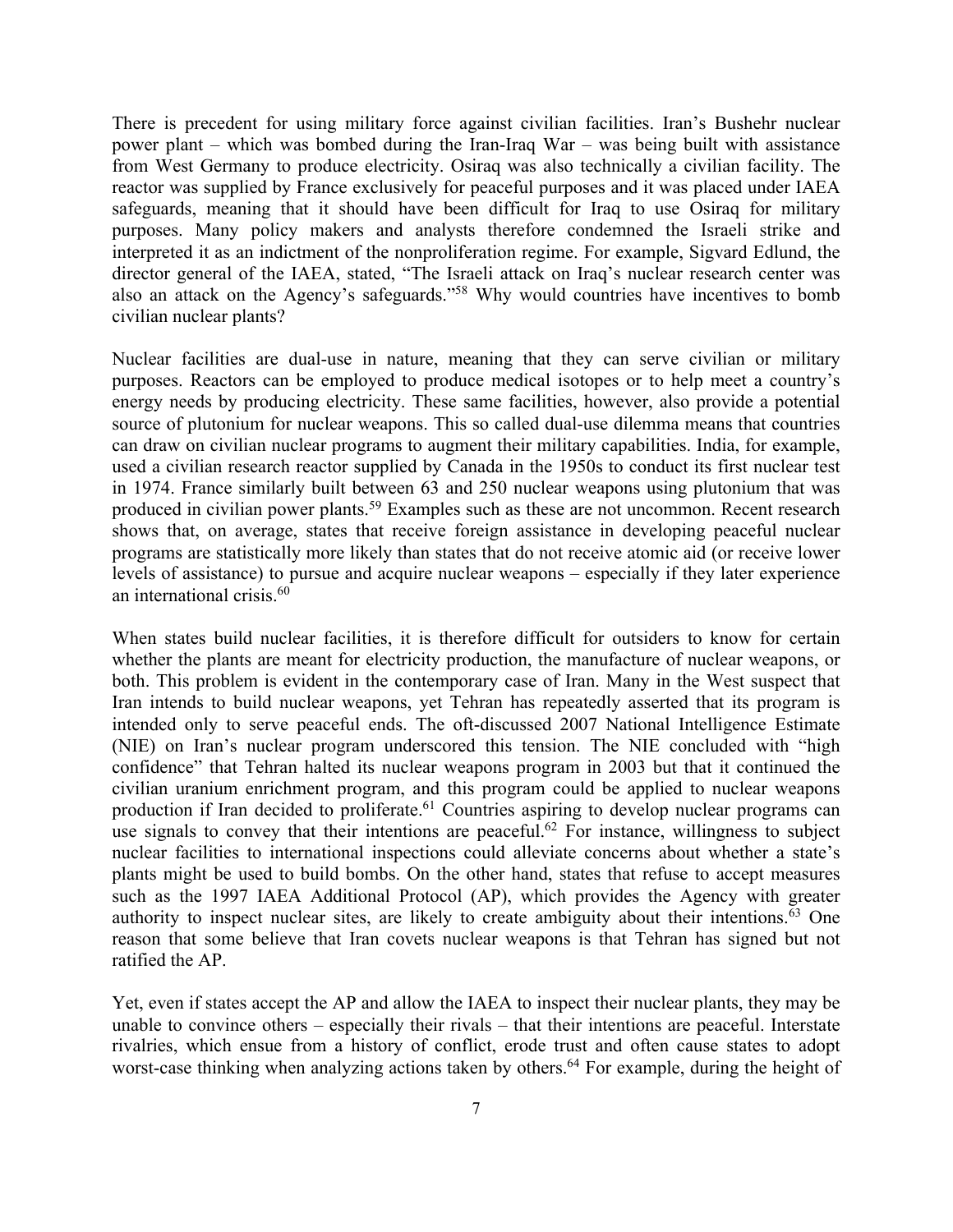the Cold War, seemingly every policy adopted by Moscow was viewed suspiciously in Washington, even those that were probably innocuous. This helps explain why placing Osiraq under safeguards did not stop Israel from believing that Saddam Hussein intended to use the research reactor to produce plutonium for nuclear bombs. With that said, if Iraq's intentions were peaceful, Baghdad did not help its cause by making hostile statements towards Israel and engaging in other actions that raised questions about the true purpose of Osiraq.

The current list of nuclear energy aspirants includes states that might struggle to persuade some in the international community that they are procuring technology strictly for peaceful purposes. In the Middle East, for instance, 12 countries are considering building nuclear power plants.<sup>65</sup> Many assume that these states want nuclear energy programs as a hedge against a possible Iranian bomb. If countries such as Egypt, Jordan, Turkey, and Saudi Arabia expand their civilian nuclear programs, it may be difficult for them to convince others that their intentions are entirely harmless, even if they sincerely have little interest in nuclear weapons. This does not imply that these states will have their nuclear facilities bombed in the future, but the probability of preventive strikes may increase if nuclear technology diffuses around the globe to the degree that some predict.<sup>66</sup>

My analysis in this chapter leaves an important question unanswered: are countries wise to target nuclear programs preventively? There is evidence that prior strikes against nuclear facilities delayed the targets' nuclear weapons programs.<sup>67</sup> However, looking into the future, policy makers should be exceedingly cautious when contemplating preventive strikes. First, the conditions that led to success in the past may not be present in the future. Importantly, many of the conditions that facilitated success in Iraq (1981) and Syria (2007) are notably absent in the case of Iran, as I discussed elsewhere in this chapter.68 Second, worst-case assessments about the consequences of nuclear proliferation are unwarranted. Although nuclear weapons affect international politics in some respects, they are generally poor instruments for coercion and intimidation. Based on an analysis of more than 200 militarized compellent threats<sup>69</sup> issued from 1918 to 2001, recent research shows that nuclear-armed states are not more likely than nonnuclear states to successfully blackmail their adversaries.<sup>70</sup> Some countries may still believe that their rival's acquisition of the bomb constitutes an existential threat, but fears about nuclear blackmail should not be used to justify preventive strikes against nuclear facilities.

In any case, history suggests that the risk of preventive war is unlikely to disappear in the future. It is therefore important for scholars to continue to examine this issue and devote greater attention to the consequences of nuclear technology diffusion more generally. Additional research in this vein could further inform enduring policy questions, such as what officials in Washington should do in response to the development of nuclear programs in countries of concern.

<sup>&</sup>lt;sup>1</sup> This chapter draws partially on two articles that were coauthored with Sarah E. Kreps. See Matthew Fuhrmann and Sarah E. Kreps, "Targeting Nuclear Programs in War in Peace: A Quantitative Empirical Analysis, 1941-2000," *Journal of Conflict Resolution,* Vol. 35, No. 6 (2010), pp. 831-859; Sarah E. Kreps and Matthew Fuhrmann, "Attacking the Atom: Does Bombing Nuclear Facilities Affect Proliferation?" *Journal of Strategic Studies,* Vol. 34, No. 2 (2011), pp. 161-187.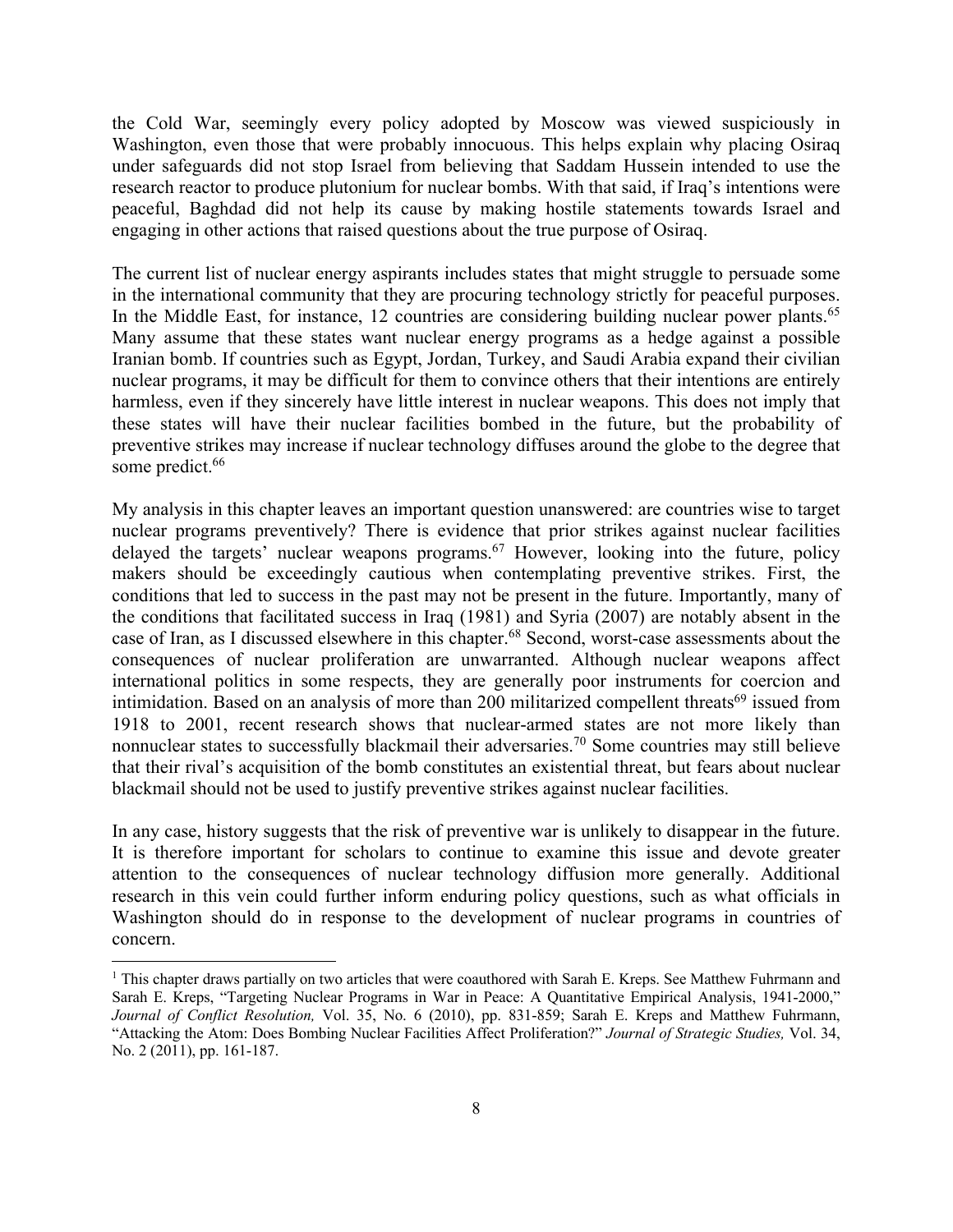<sup>2</sup> See, for example, Scott Sagan, "The Perils of Proliferation: Organization Theory, Deterrence Theory, and the Spread of Nuclear Weapons," *International Security,* Vol. 18, No. 4 (1994), pp. 66-107.

<sup>3</sup> Kenneth N. Waltz, "The Spread of Nuclear Weapons: More May Be Better," Adelphi Paper No. 171 (London: International Institute for Strategic Studies, 1981).

<sup>4</sup> John Mueller, *Atomic Obsession: Nuclear Alarmism from Hiroshima to Al Qaeda* (New York: Oxford University Press, 2009), p. 237.

<sup>5</sup> See Fuhrmann and Kreps, "Targeting Nuclear Programs in War and Peace." For other surveys of the historical record, see Dan Reiter, "Preventive Attacks against Nuclear, Biological, and Chemical Weapons Programs: The Track Record," in William Walton Keller and Gordon R. Mitchell, eds., *Hitting First, Preventive Force in US Security Strategy* (Pittsburgh, PA: Pittsburgh University Press, 2006); Bennett Ramberg, "Preemption Paradox," *Bulletin of the Atomic Scientists* Vol. 62, No. 4 (2006), 48-56.

<sup>6</sup> See, for example, Per F. Dahl, *Heavy Water and the Wartime Race for Nuclear Energy* (London, UK: Taylor and Francis, 1999); Knut Haukelid, *Skis against the Atom: The Exciting, First-Hand Account of Heroism and Daring Sabotage During the Nazi Occupation of* Norway (North American Heritage Press, 1989); Thomas Gallagher, *Assault in Norway: Sabotaging the Nazi Nuclear Program* (Lyons Press, 2002).

<sup>7</sup> Ronald Bergquist, "The Air War," in *The Role of Airpower in the Iran-Iraq War* (Montgomery, AL: Air University Series, 1988), pp. 41-68; Mark Hibbs, "Bushehr Construction Now Remote after Three Iraqi Air Strikes," *Nucleonics Week*, Vol. 28, No. 48 (1987), pp. 5-6; Mark Hibbs, "Iraqi Attack on Bushehr Kills West German Nuclear Official," *Nucleonics Week*, Vol. 28, No. 47 (1987); Dilip Hiro, *The Longest War: The Iran-Iraq War* (London, UK: Grafton, 1989), pp. 129-166, 192.

<sup>8</sup> Amos Perlmutter, Michael I. Handel, and Uri Bar-Joseph, *Two Minutes over Baghdad* (New York: Routledge, 2003), p. xxxi.

<sup>9</sup> *Gulf War Air Power Survey*, Vol. 1, "Planning and Command and Control" (Washington, DC: Government Printing Office, 1993).

<sup>10</sup> Most of these bombs were unguided. See *Gulf War Air Power Survey.*

<sup>11</sup> Jeremy Tamsett, "The Israeli Bombing of Osiraq Reconsidered: Successful Counterproliferation?" *The Nonproliferation Review*, Vol. 11, No. 3 (2004), pp. 70-85; "Zaafaraniyah," Federation of American Scientists, October 9, 2000. Available at: http://www.fas.org/nuke/guide/iraq/facility/zaafaraniyah.htm

<sup>12</sup> Tamsett, "The Israeli Bombing of Osiraq Reconsidered," p. 81.

<sup>13</sup> Anthony Cordesman, "The Lessons of Desert Fox: A Preliminary Analysis," Center for Strategic and International Studies, February 16, 1999; *Comprehensive Report of the Special Advisor to the DCI on Iraq's WMD,* Vol. 2 (Washington, D.C.: Government Printing Office, 2004), pp. 45-46.

<sup>14</sup> See, for example, Tamsett, "The Israeli Bombing of Osiraq Reconsidered;" Dan Reiter, 'Preventive Attacks Against Nuclear Programs and the 'Success' at Osiraq**,"** *Nonproliferation Review* 12 (July 2005), 355-371; Kreps and Fuhrmann, "Attacking the Atom."

<sup>15</sup> Bill Gertz and Sara Carter 'US: Syria Hid N. Korea-aided Nukes Plant," *Washington Times*, April 24, 2008.

<sup>16</sup> Joby Warrick and Robin Wright, "Search is Urged for Syrian Nuclear Sites," *Washington Post,* May 29, 2008.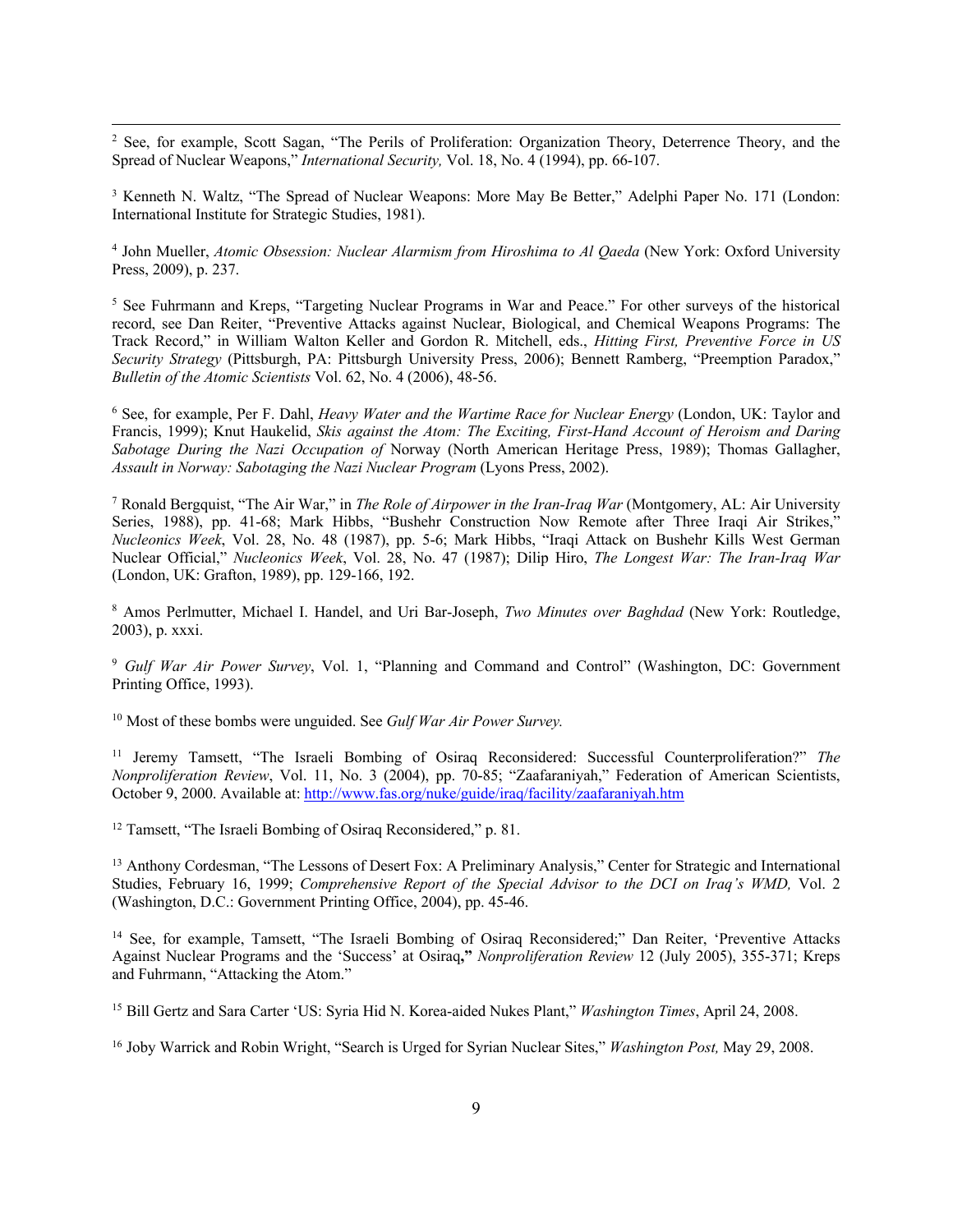<sup>17</sup> Leonard S. Spector and Avner Cohen, "Israel's Airstrike on Syria's Reactor: Implications for the Nonproliferation Regime," *Arms Control Today* (July/August 2008).

<sup>18</sup> Fuhrmann and Kreps, "Targeting Nuclear Programs in War and Peace."

<sup>19</sup> Avner Cohen, "Cairo, Dimona, and the June 1967 War," *The Middle East Journal* Vol 50, No. 2 (1996), pp. 190-210; Avner Cohen, *Israel and the Bomb* (New York: Columbia University Press, 1998), pp. 243-276; Isabella Ginor and Gideon Remez, *Foxbats Over Dimona: The Soviets' Nuclear Gamble in the Six Day War* (New Haven, CT: Yale University Press, 2007).

<sup>20</sup> Douglas Frantz and Catherine Collins, *The Nuclear Jihadist: The True Story of the Man Who Sold The World's Most Dangerous Secrets and How We could Have Stopped Him* (New York: Twelve, 2007), pp. 88-89; Sumit Ganguly and Devin Hagerty, *Fearful Symmetry: India-Pakistan Crises in the Shadow of Nuclear Weapons* (Seattle: University of Washington Press, 2005); Bharat Karnad, *India's Nuclear Policy* (Westport, CT: Praeger, 2008).

<sup>21</sup> Karnad, *India's Nuclear Policy,* p. 57.

<sup>22</sup> Ganguly and Hagerty, *Fearful Symmetry,* p. 58.

<sup>23</sup> Davis Albright, "South Africa and the Affordable Bomb," *Bulletin of the Atomic Scientists*, July/August 1994;<br>Nuclear Threat Initiative, "South Africa Profile: Nuclear Overview," May 2007: Nuclear Threat Initiative, "South Africa Profile: Nuclear Overview," May 2007: http://www.nti.org/e\_research/profiles/SAfrica/Nuclear/index.html; Ramberg, "Preemption Paradox," p. 56.

<sup>24</sup> William Burr and Jeffrey Richelson, "Whether to Strangle the Baby in the Cradle: The United States and the Chinese Nuclear Program, 1960-64" *International Security* Vol. 25, No. 3 (2000/01), pp. 54-99; Gordon Chang, "JFK, China, and the Bomb," *Journal of American History,* Vol. 74, No. 4 (1988), pp. 1289-1310; Central Intelligence Agency, Office of National Estimates, "Chinese Communist Capabilities for Developing an Effective Atomic Weapons Program and Weapons Delivery Program," June 24, 1955; Policy Planning Council (PPC) Director George McGhee to Secretary of State Dean Rusk, "Anticipatory Action Pending Chinese Demonstration of a Nuclear Capability," September 13, 1961, Digital National Security Archive.

<sup>25</sup> Burr and Richelson, "Whether to Strangle the Baby in the Cradle."

<sup>26</sup> Ashton Carter and William Perry, *Preventive Defense: A New Security Strategy for America* (Washington, D.C.: Brookings, 1999), pp. 123, 131; Lyle Goldstein, *Preventive Attack and Weapons of Mass Destruction: A Comparative Historical Analysis* (Stanford, CA: Stanford University Press, 2006), pp. 133-135; David Sloss, "Forcible Arms Control: Preemptive Attacks on Nuclear Facilities," *Chicago Journal of International Law,* Vol. 4 (2003), pp. 39-58; Joel Wit, Daniel Poneman and Robert Gallucci, *Going Critical: The First North Korean Nuclear Crisis* (Washington, D.C.: Brookings, 2004), pp. 210-11, 219-220, 244.

<sup>27</sup> Ashton Carter and William Perry, "Back to the Brink," *The Washington Post,* October 20, 2002.

<sup>28</sup> Under the terms of the deal, the United States and its allies agreed to supply North Korea with light water reactors for electricity production and Pyongyang agreed to remain part of the NPT.

<sup>29</sup> Quoted in Jeffrey Goldberg, "Obama to Iran and Israel: 'As President of the United States, I Don't Bluff," *The Atlantic,* March 2, 2012.

<sup>30</sup> Quoted in Jeffrey Heller and Matt Spetalnick, "Netanyahu Tells Obama: No Israeli Decision on Iran Attack," *Reuters,* March 6, 2012. Note, however, that this view is not universally shared among Israeli officials. For example, Mossad head Tamir Pardo has argued that a nuclear-armed Iran would not pose an existential threat. See Barak Ravid, "Mossad Chief: Nuclear Iran Not Necessarily Existential Threat to Israel," *Haaretz,* December 29, 2011.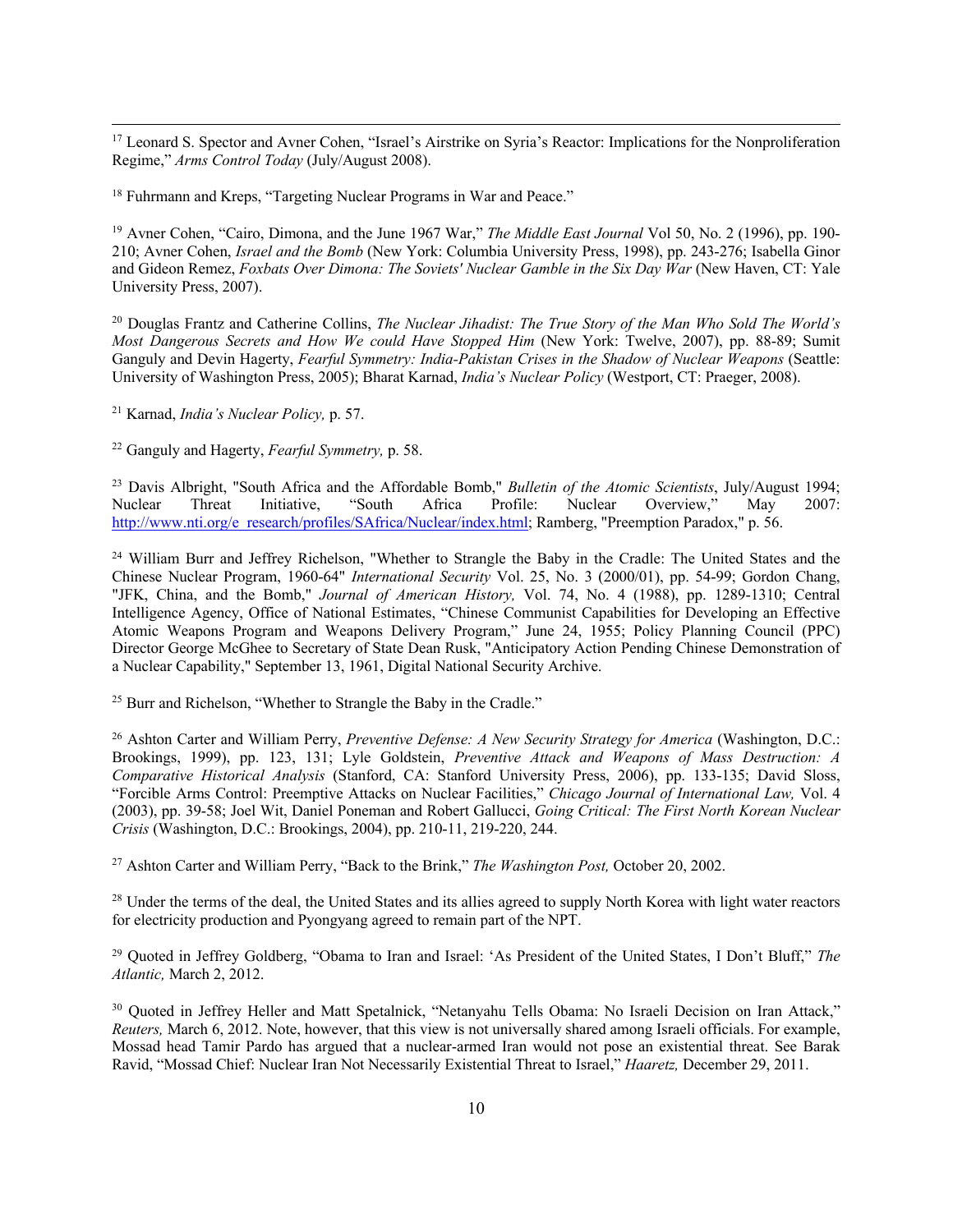<sup>31</sup> Waltz, "The Spread of Nuclear Weapons," p. 15. For a critique of this argument see Sagan, "The Perils of Proliferation."

<sup>32</sup> "Acheson Rules out 'Preventive War,'" *The New York Times,* June 14, 1950; Goldstein, *Preventive Attack and Weapons of Mass Destruction,* pp. 37-42

<sup>33</sup> William Burr, "Sino-American Relations, 1969: The Sino-Soviet Border War and Steps Towards Rapprochement," *Cold War History*, Vol 1, No. 3 (April 2001), 73-112; Elizabeth Wishnick, *Mending Fences: The Evolution of Moscow's China Policy from Brezhnev to Yeltsin* (Seattle, WA: University of Washington Press, 2001), pp. 34-36.

<sup>34</sup> Ginor and Remez, *Foxbats Over Dimona*, p. 121; Ludmilla B. Herbst, "Preventive Strikes on Nuclear Facilities: An Analytic Framework," M.A. Thesis, University of British Columbia, 1995, p. 8; George Russell, "Attack – and Fallout," *Time,* June 22, 1981.

<sup>35</sup> Bob Hepburn, "Is Nuclear Plant Iraq's New Target in Israeli Desert?" *The Toronto Star*, February 19, 1991; "Iraq Reports 'Destructive' Attack on Israeli Reactor 'Dedicated to War Purposes," *BBC*, February 18, 1991; Richard Owen, "Missiles Aimed at Dimona Nuclear Reactor," *The Times*, February 18, 1991; Stewart Stogel, "Iraq Fired Scuds at Israeli Reactor; '91 Attack Sought to Crack Dome," *Washington Times*, January 1, 1998.

<sup>36</sup> Fuhrmann and Kreps, "Targeting Nuclear Programs in War and Peace."

<sup>37</sup> Another factor that influences this threat perception is the similarity of foreign policy interests between the potential attacker and the proliferator. See Fuhrmann and Kreps, "Targeting Nuclear Programs in War and Peace," p. 840.

<sup>38</sup> Iraq was not classified as a formal participant in the 1967 Six Day War because it did not commit at least 1,000 troops or suffer 100 battle-related deaths. Meredith Reid Sarkees and Frank Wayman, *Resort to War: 1816-2007*  (Washington, D.C.: CQ Press, 2010).

<sup>39</sup> Quoted in Spector and Cohen, "Israel's Airstrike on Syria's Reactor."

<sup>40</sup> David Albright, and Corey Hinderstein, "Algeria: Big Deal in the Desert?" *Bulletin of the Atomic Scientists*, Vol. 56 (2001), pp. 45-52.

<sup>41</sup> Jacob Abadi, "Algeria's Policy toward Israel: Pragmatism and Rhetoric," *The Middle East Journal,* Vol. 56, No. 4 (2002), pp. 616-641.

 $42$  Note, however, that Algeria did provide some support to Arab forces in 1967 and 1973.

<sup>43</sup> See, for example, Matthew Fuhrmann and Jeffrey D. Berejikian, "Disaggregating Noncompliance: Predation versus Abstention in the Nuclear Nonproliferation Treaty," *Journal of Conflict Resolution,* Vol. 56, No. 3 (2012), pp. 355-381.

<sup>44</sup> George H.W. Bush and Brent Scowcroft. *A World Transformed* (New York: Alfred Knopf, 1998), pp. 306-307.

<sup>45</sup> Jim Garamone, "Bush: Iran Cannot Gain Nuclear Weapons," *American Forces Press Service.* January 30, 2006.

<sup>46</sup> Note, however, that many of the factors discussed here were insignificant in the statistical analysis conducted by Fuhrmann and Kreps in "Targeting Nuclear Programs in War and Peace."

<sup>47</sup> Matthew Fuhrmann and Sarah E. Kreps, "Why Attacking Iran Won't Stop the Nukes," *USA Today,* January 31, 2012.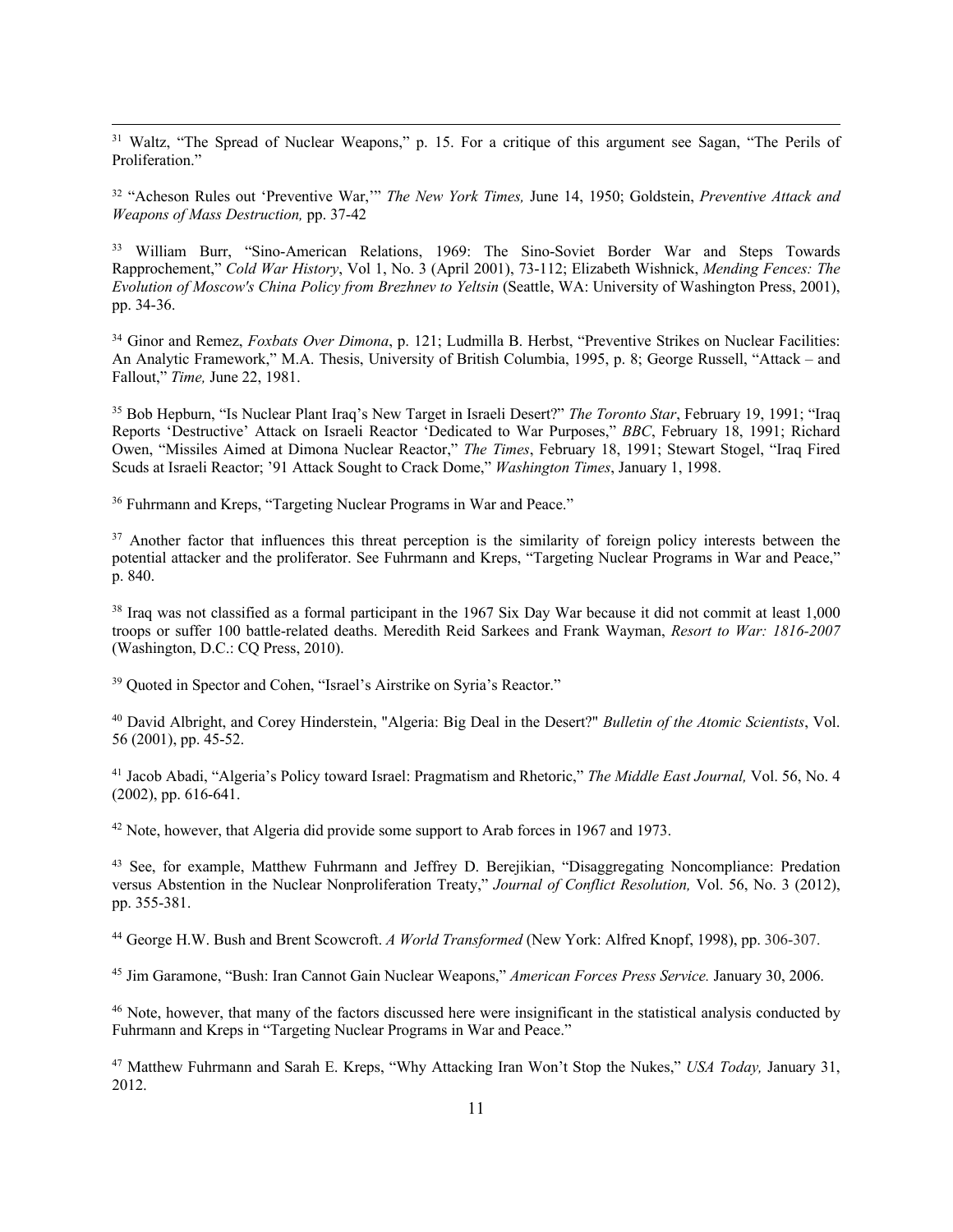<sup>48</sup> See, for example, Caitlin Talmadge, "Closing Time: Assessing the Iranian Threat to the Strait of Hormuz," *International Security*, Vol. 33, No. 1 (2008), pp. 82-117.

<sup>49</sup> Ramberg, "Preemption Paradox," p. 53.

<sup>50</sup> George W. Bush, *Decision Points* (New York: Random House, 2010), p. 421.

<sup>51</sup> For example, Sagan, "The Perils of Proliferation."

 $52$  This is relative to a scenario in which the target is democratic and there is no history of violence between the potential attacker and the target.

<sup>53</sup> "Factfile: How Osiraq Was Bombed," *BBC,* June 5, 2006. Available at: http://news.bbc.co.uk/2/hi/5020778.stm.

<sup>54</sup> For a similar argument, see Dan Reiter, "The Global Nuclear Renaissance and the Spread of Violent Conflict: A Comment," in Adam N. Stulberg and Matthew Fuhrmann, eds., *The Nuclear Renaissance and International Security*  (Palo Alto, CA: Stanford University Press, 2013)*.*

<sup>55</sup> See, for example, Steven Miller and Scott Sagan, "Nuclear Power without Nuclear Proliferation?" *Daedalus,* Vol. 138, No. 4 (Fall 2009); Stulberg and Fuhrmann, *The Nuclear Renaissance and International Security*.

<sup>56</sup> Research on the strategic effects of nuclear energy conducted to date focuses mostly on the relationship between nuclear power and nuclear proliferation. See, for example, Albert Wohlstetter, Thomas Brown, Gregory Jones, David McGarvey, Henry Rowen, Vince Taylor, and Roberta Wohlstetter, *Swords from Plowshares: The Military Potential of Civilian Nuclear Energy* (Chicago: University of Chicago Press, 1979); Matthew Fuhrmann, *Atomic Assistance: How "Atoms for Peace" Programs Cause Nuclear Insecurity* (Ithaca, NY: Cornell University Press, 2012); Matthew Fuhrmann, "Spreading Temptation: Proliferation and Peaceful Nuclear Cooperation Agreements," *International Security,* Vol. 34, No. 1 (Summer 2009), pp. 7-41.

<sup>57</sup> Notable examples include Kyle Beardsley and Victor Asal, "Nuclear Weapons Programs and the Security Dilemma," in Stulberg and Fuhrmann, eds., *The Nuclear Renaissance and International Security*; Michael C. Horowitz, "Nuclear Power and Militarized Conflict: Is There a Link?" in Stulberg and Fuhrmann, eds., *The Nuclear Renaissance and International Security*; Reiter, "The Global Nuclear Renaissance and the Spread of Violent Conflict."

<sup>58</sup> Quoted in Fuhrmann, *Atomic Assistance*, p. 230.

<sup>59</sup> Matthew Fuhrmann, "Australia's Uranium Exports and Nuclear Arsenal Expansion: Is There A Connection?" in Michael Clarke, Stephan Frühling, Andrew O'Neil, eds., *Australia's Uranium Trade: The Domestic and Foreign Policy Challenges of a Contentious Export* (London: Ashgate, 2011), p. 48.

<sup>60</sup> Fuhrmann, *Atomic Assistance.*

<sup>61</sup> *Iran: Nuclear Intentions and Capabilities,* National Intelligence Council, November 2007. Available at: http://www.dni.gov/press\_releases/20071203\_release.pdf.

<sup>62</sup> On the role of signaling in international relations see James Fearon, "Signaling Foreign Policy Interests: Tying Hands Versus Sinking Costs," *Journal of Conflict Resolution* Vol. 41, No. 1 (1997), pp. 68–90.

<sup>63</sup> For a good overview of the Additional Protocol, see Theodore Hirsch, "The IAEA Additional Protocol: What It Is and Why It Matters," *The Nonproliferation Review,* Vol. 11, No. 3 (Fall/Winter 2004), pp. 140-166.